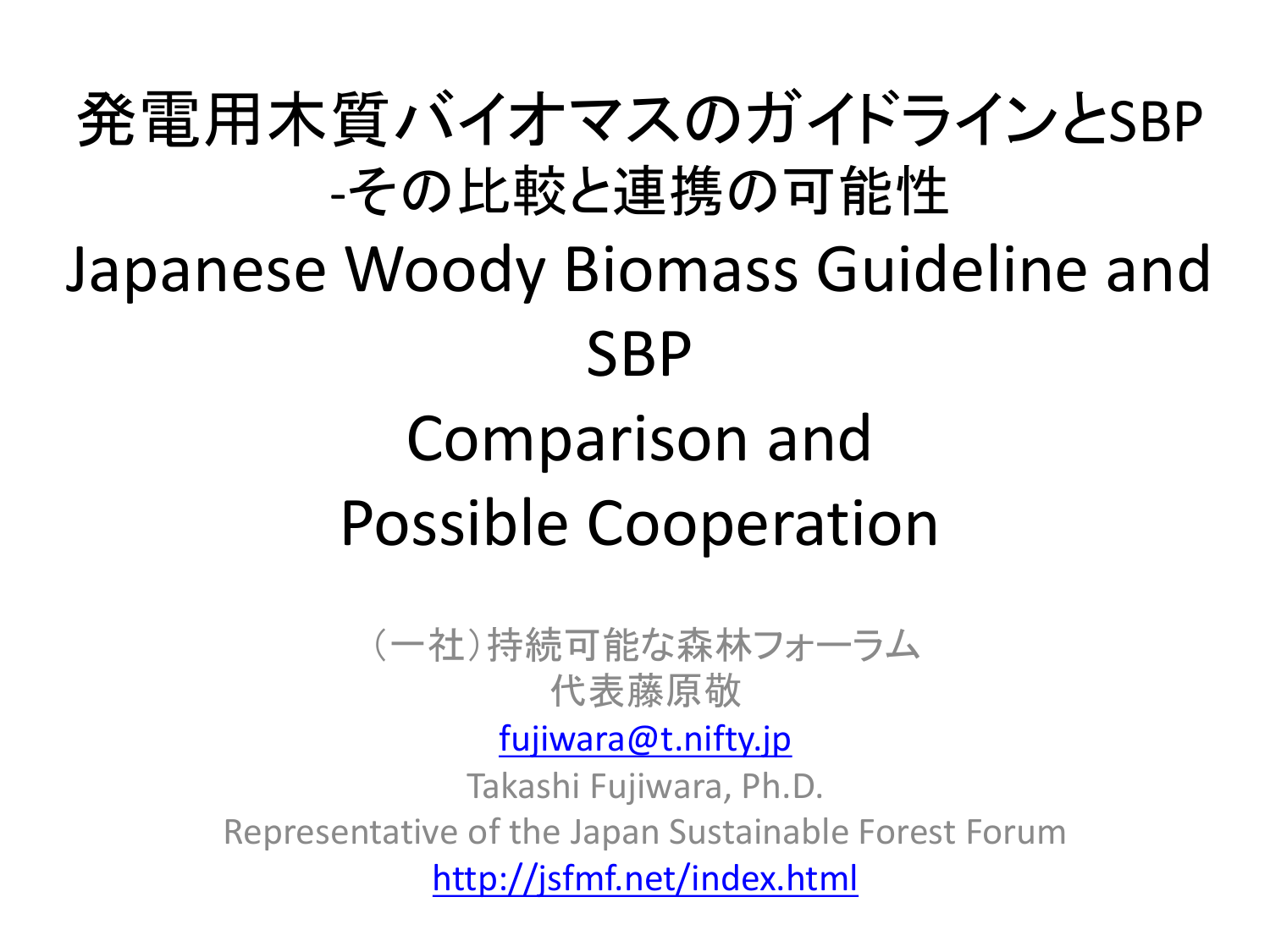

●**In June 2012, the Forestry Agency has established "Guidelines for Certification on woody biomass for power generation". Certified enterprises accredited by Certification Body can be issue the certification for woody biomass in principle.**



**\*1**:**138 Certification Bodies, 4,832 Certified enterprises in Aug 2017**

**\*2**:**Power Generators who distribute and/or sell log and woody chip for power generation must be accredited as Certified enterprises.**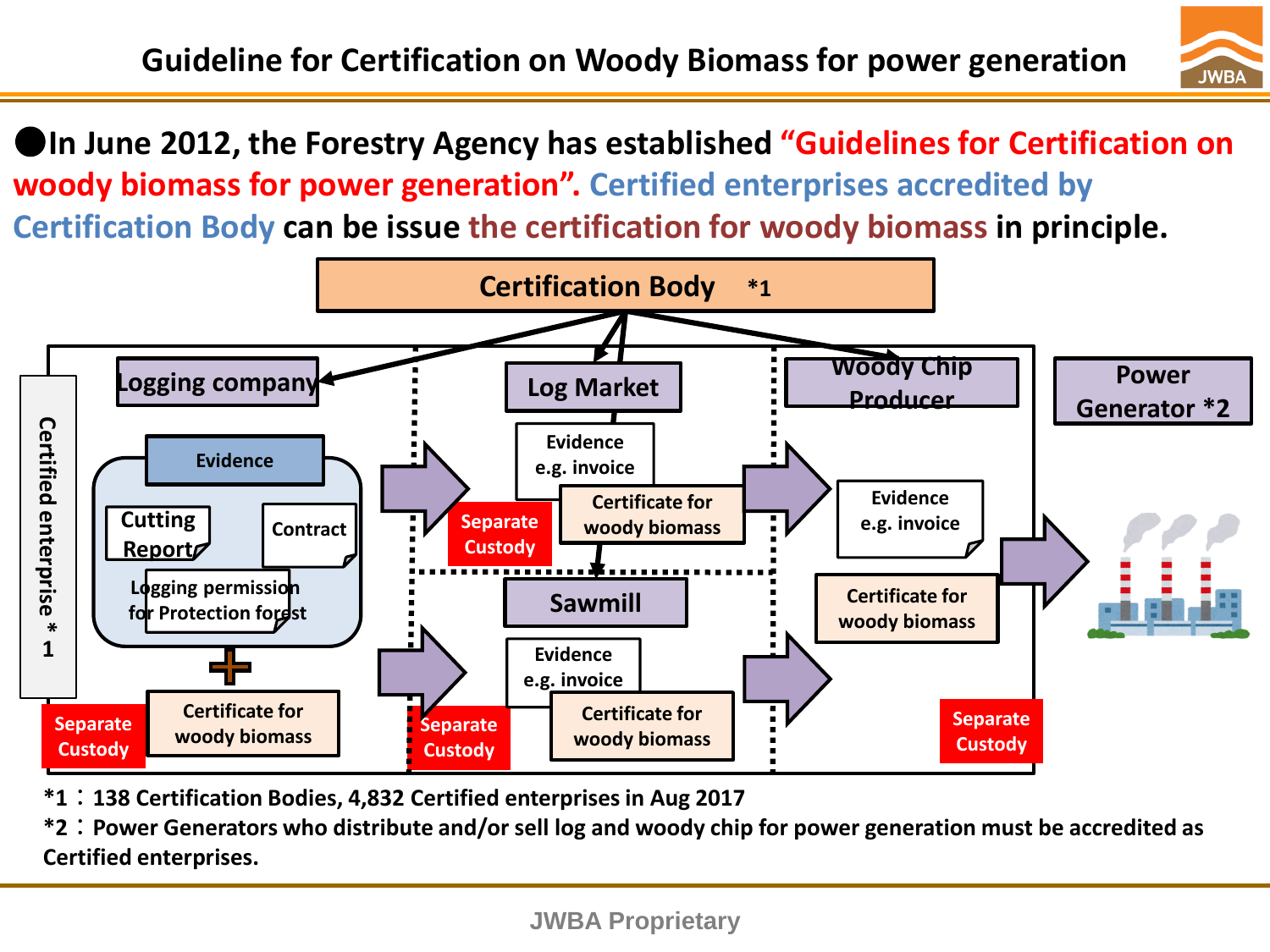### 発電用バイオマスの定義

#### Definition of woody biomass for power generation for FIT Japan





証明書の連鎖があれば間伐材等由来の木質バイオマス、そうでなければ建築資材廃棄物と同等 Recognized as WB from well managed forest(thinned etc. ) with CoC, or Equivalent to Construction Material Waste without CoC



証明書の連鎖があれば一般木質バイオマス、そうでなければ建築資材廃棄物と同等

Recognized as from legal forest(general WB) with CoC, or Equivalent to Construction Material Waste without CoC

**Ⅲ │** 建築資材廃棄物 Construction Material Waste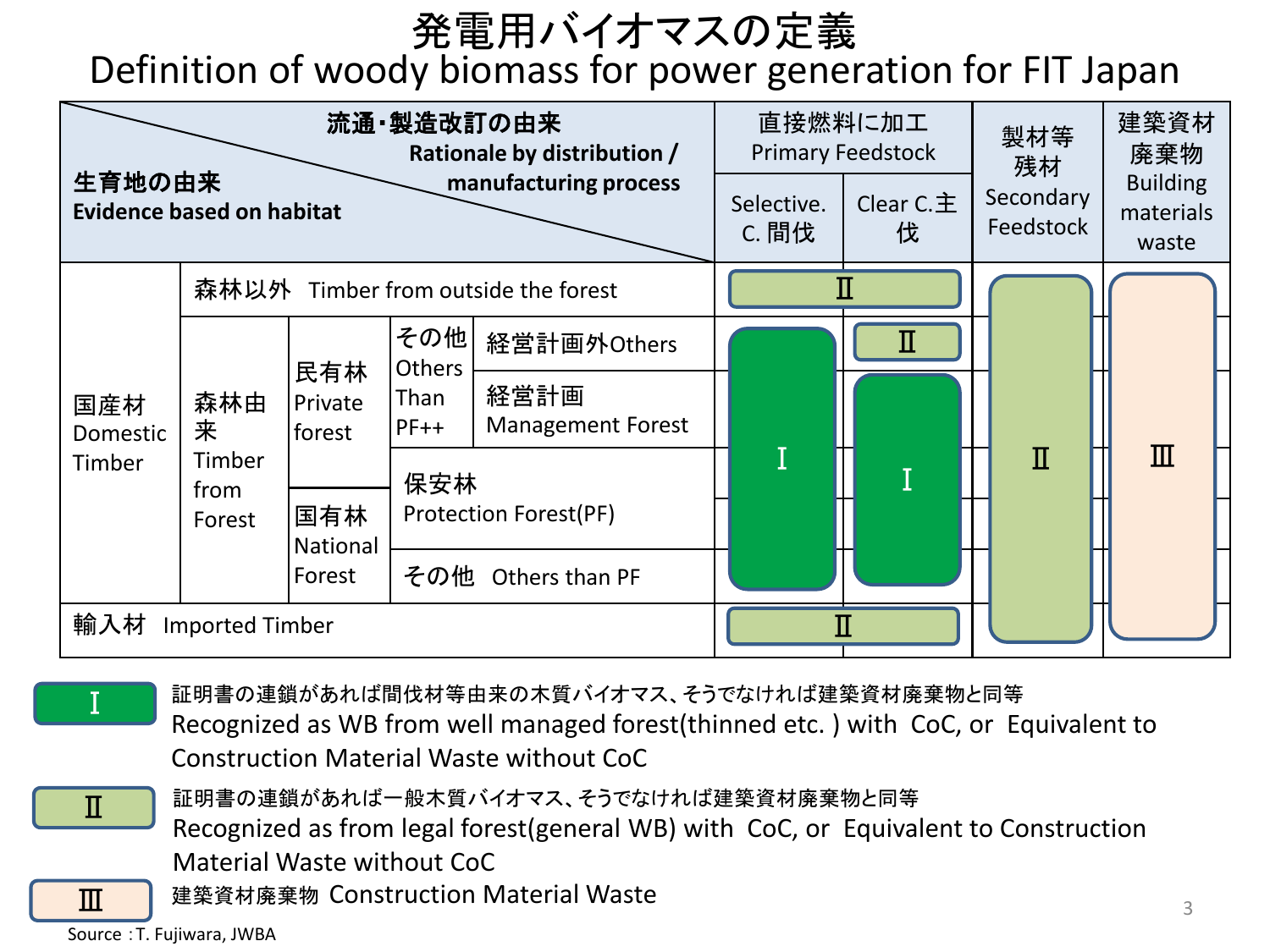## SBPと日本のガイドラインの比較(1) Comparison of SBP & Japanese Guideline(1)

| 項目/Items                                   |                                    | 日本のガイドライン JGL                                                                                     |                                    | <b>SBP</b>                                                                  |                        |
|--------------------------------------------|------------------------------------|---------------------------------------------------------------------------------------------------|------------------------------------|-----------------------------------------------------------------------------|------------------------|
|                                            |                                    | 要求事項/ Obligations                                                                                 | Source                             | 要求事項/Obligations                                                            | Source                 |
| 持続可能性<br>の基準<br>Sustainability<br>Criteria | 原料の<br>出所<br>Origin of<br>Material | 持続可能性(間伐等)·<br>合法性<br>Sustainability and<br>Legality                                              | $\overline{2}$<br>GL               | 持続可能性<br>及び合法性<br>Sustainability and<br>Legality                            | SD1,<br>$\overline{2}$ |
|                                            | <b>GHG</b><br>排出量<br>Emission      | なし<br>Obligation<br>No                                                                            |                                    | 炭素均衡計算要求<br><b>BP shall Calculate</b><br><b>Carbon Balance</b>              | SD <sub>6</sub>        |
| 信頼性の根<br>拠<br>Rational for<br>Credibility  | <b>COC</b>                         | SC構成員全てに業界<br>団体認定を要求<br>Every members of SC<br>shall be certified by CB.<br><b>Industry Ass.</b> | $\overline{3}$<br>(1)<br>(2)<br>GL | 生産者より川下に第三<br>者認定を要求<br>BP and Traders shall be<br>certified by third party | SD <sub>4</sub>        |
|                                            | その他                                | 情報の公開<br>Traceability of the<br>process                                                           | $\overline{3}$<br>(3)<br>GL        | 生産者に川上の情報<br>収集·SCの管理を要求<br><b>BP shall control SC</b>                      | SD <sub>1</sub>        |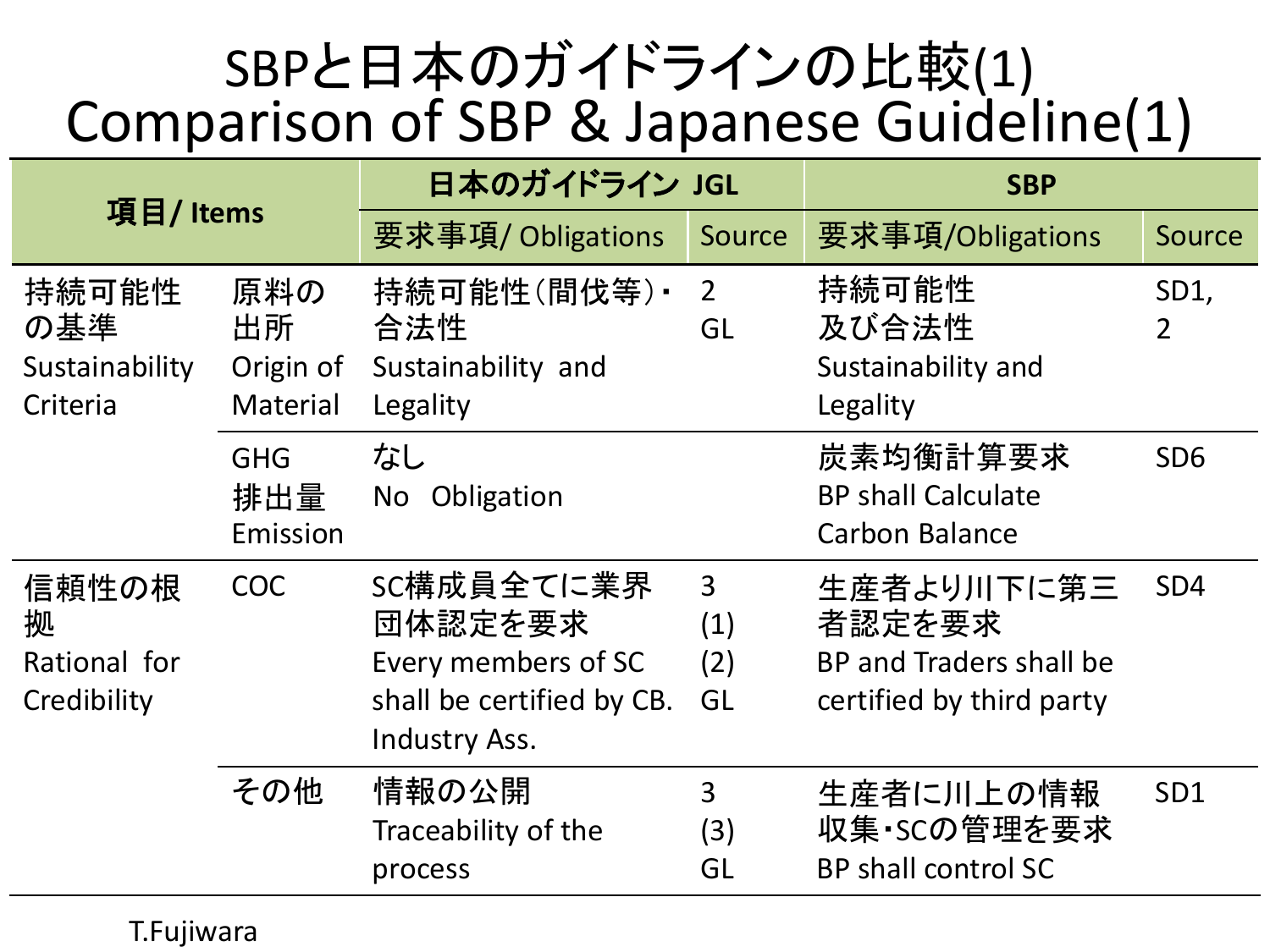## SBPと日本のガイドラインの比較(2) Comparison of SBP & Japanese Guideline(2)



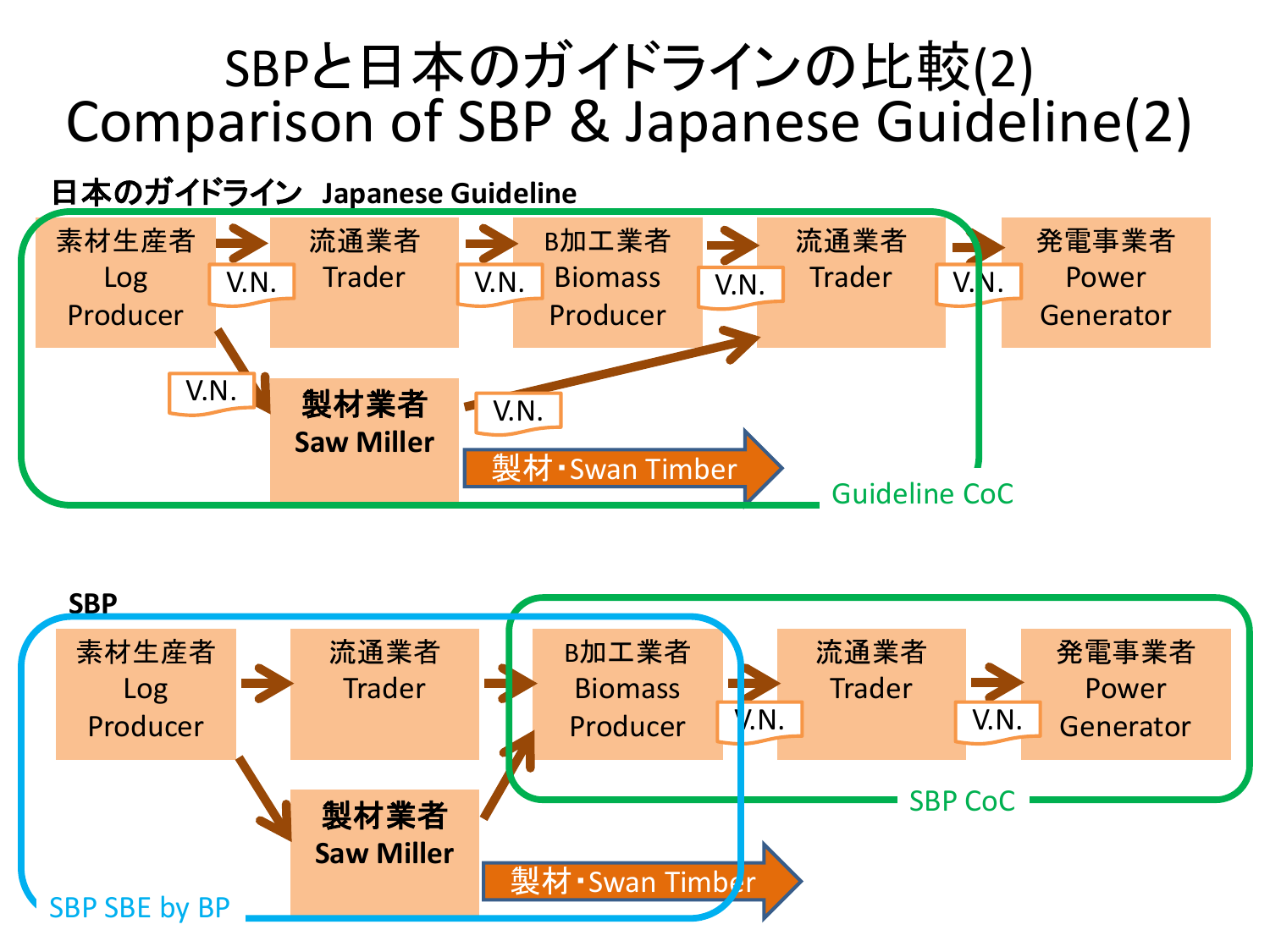### 日本ガイドライン輸入材のケース Japanese Guideline for Imported Wood